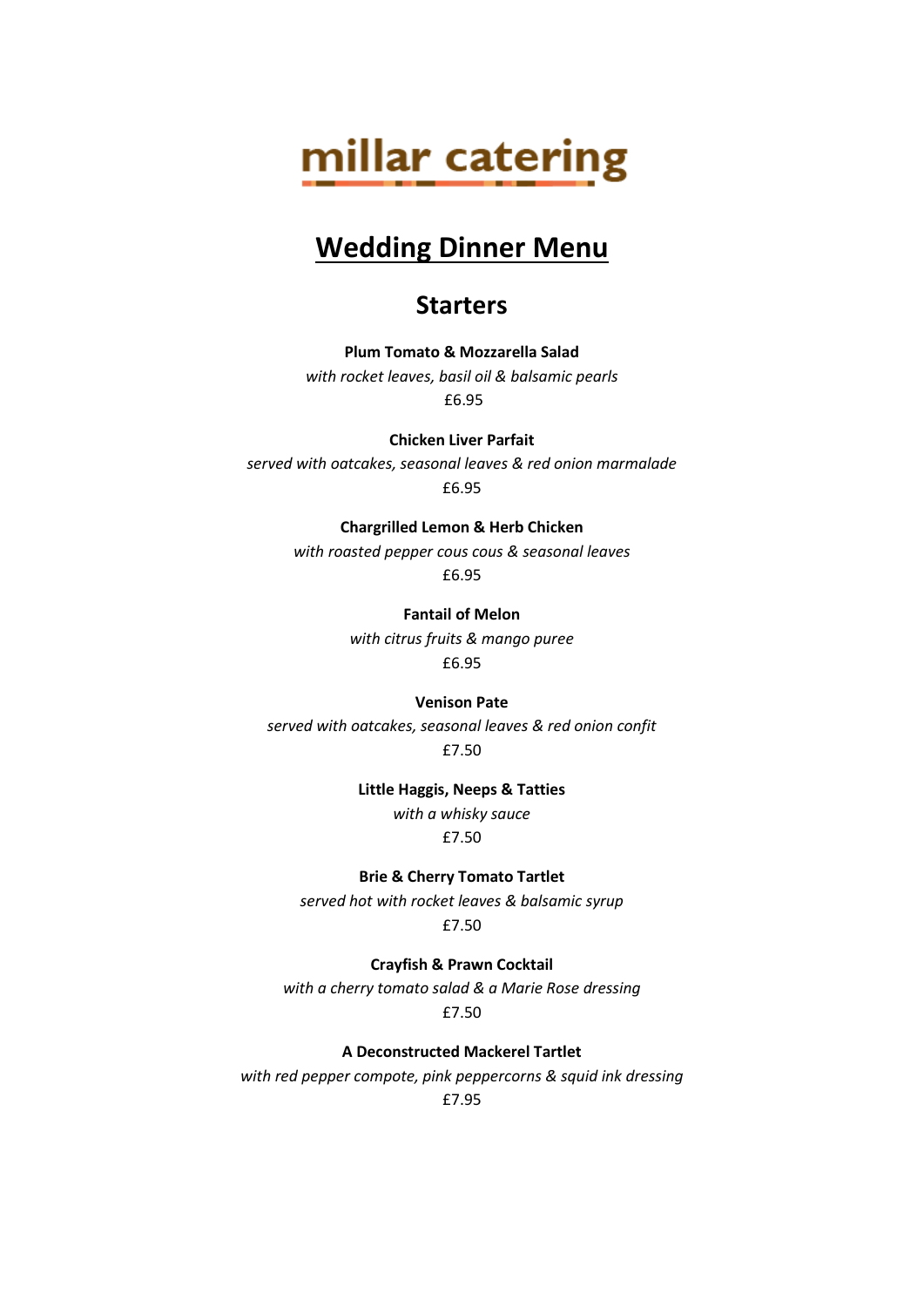**Loch Duart Smoked Salmon** 

*with citrus fruits, seasonal leaves & a wholegrain mustard dressing* £8.95

**Hot-Smoked Salmon** 

with beetroot & horseradish remoulade *and watercress salad* £8.95

**Hot-Smoked Salmon & Avocado Salsa**

*served with seasonal leaves, herb oil & balsamic reduction* £8.95

> **Chargrilled Vegetable Terrine**  *served with seasonal leaves & plum sauce* £8.95

**Terrine of Pork, Apricot & Pistachio**  *served with seasonal leaves & balsamic onion confit* £9.50

**Warm Salad of Tarbert Bay Scallops & Stornoway Black Pudding** *with an Arran mustard dressing* £10.50

**Seared King Scallops**  *with a herb & leaf salad, lemon and garlic butter dressing* £12.95

# **Soups**

**Lentil & Ayrshire Bacon Soup** £4.95

**Cream of Celery, Leek & Potato Soup** £4.95

**Tomato & Brown Lentil Soup** £4.95

> **Pea & Mint Soup** £4.95

**Carrot, Ginger & Honey Soup**  *garnished with fresh coriander* £5.50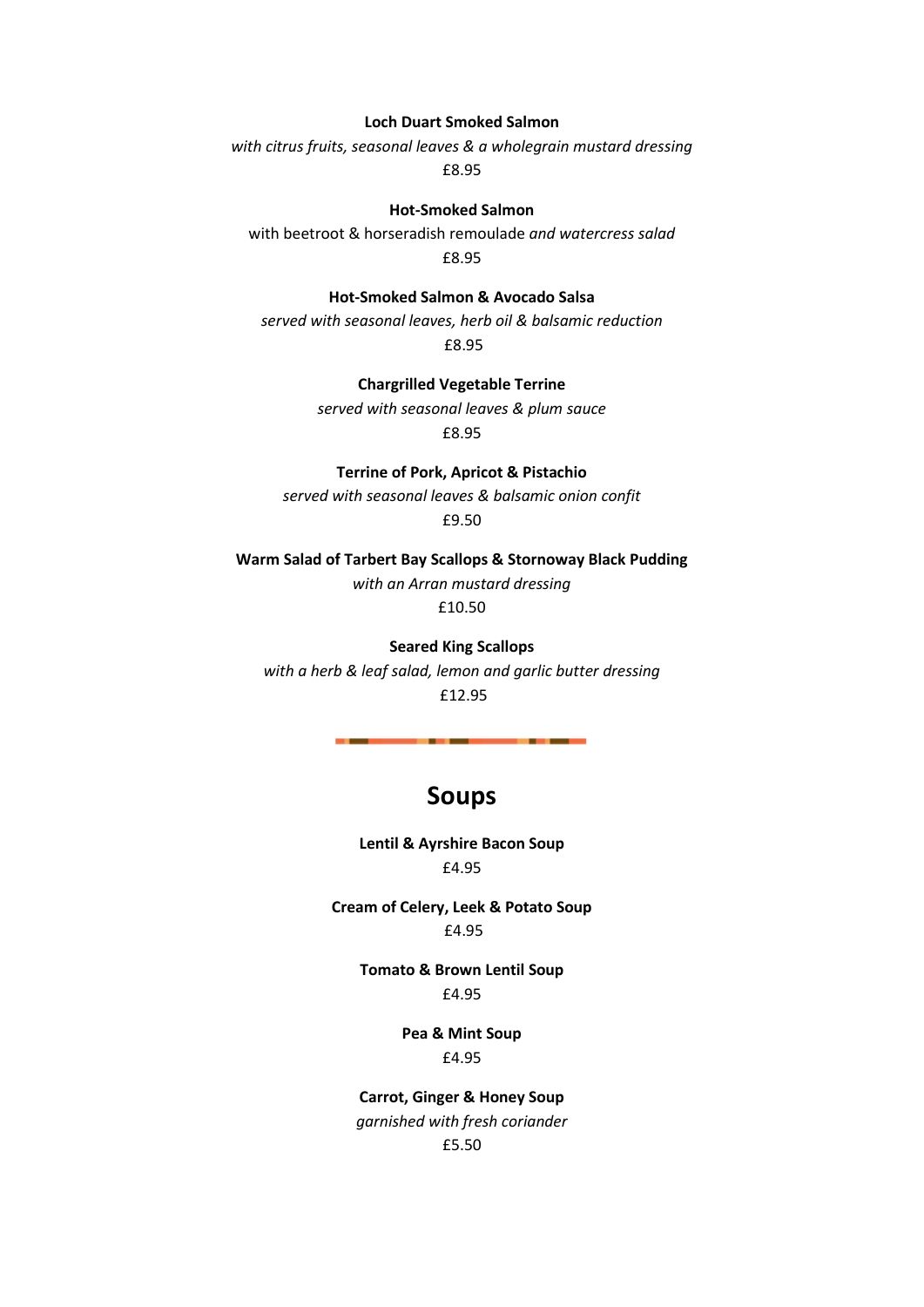**Traditional Scotch Broth**

£5.50

**French Onion Soup** 

*with a gruyere cruton* £5.50

**Roasted Sweet Potato & Butternut Squash Soup**

*with chilli oil* £6.50

**Vine Tomato & Roasted Red Pepper Soup**

 *with basil oil*  £6.50

**Cullen Skink**  £6.95

**Broad Bean & Chorizo Soup** £7.95

**Cream of Asparagus Soup** £7.95

**Cream of Wild Mushroom Soup** £7.95

# **Palate Cleansers**

**Lemon Sorbet** £4.95

**Raspberry Sorbet** £4.95

**Passion Fruit Sorbet** £4.95

**Champagne Sorbet**  £4.95

--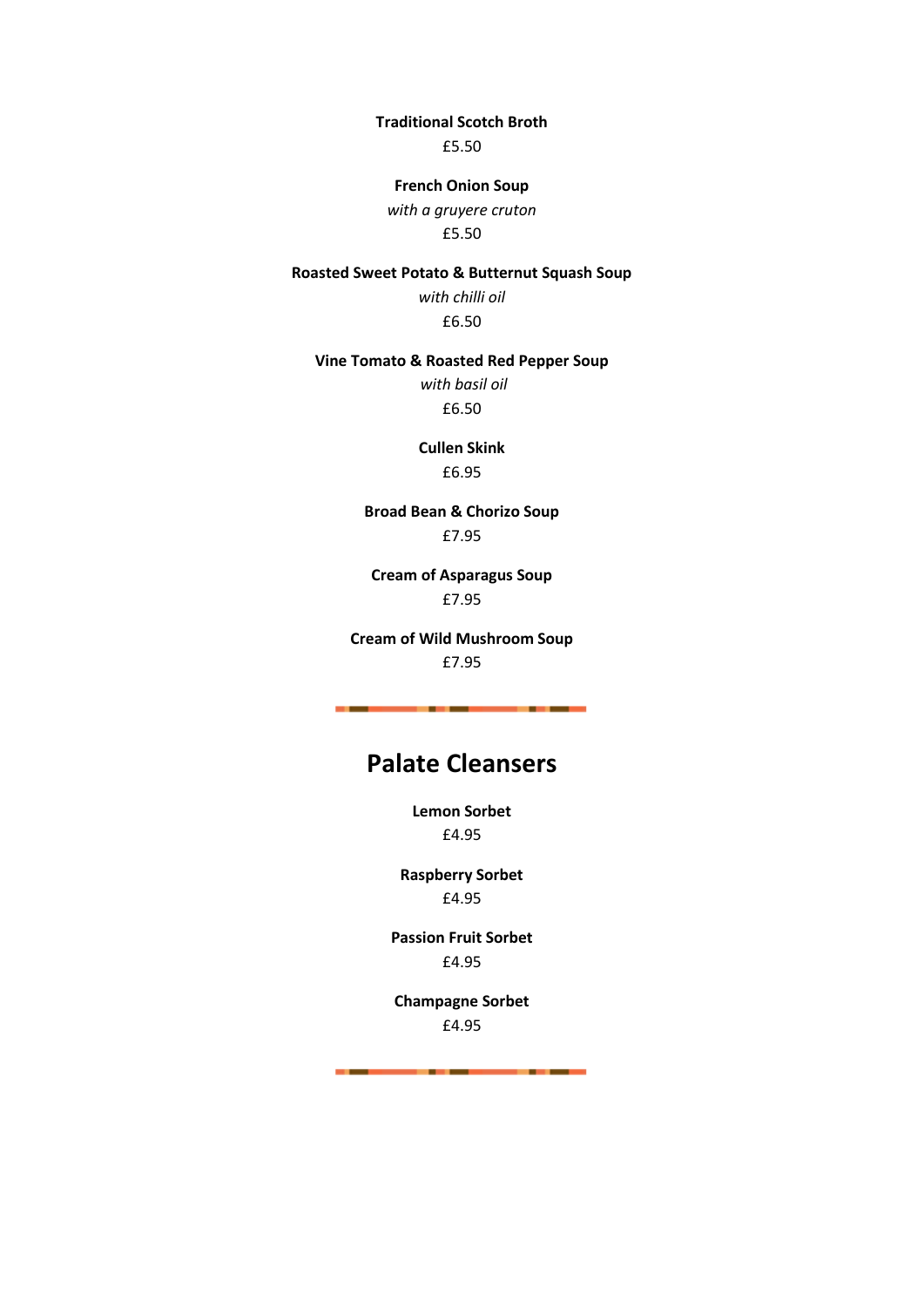# **Main Courses**

### **Seared Breast of Chicken**

*served with baby potatoes, steamed vegetables & a pink peppercorn sauce* £14.95

### **Seared Breast of Chicken**

*served withcrushed potatoes, seasonal vegetables & a champagne cream sauce*  £14.95

### **Chicken Balmoral**

*stuffed with haggis, served with baby roast potatoes, buttered vegetables & a whisky sauce*  £14.95

#### **Roast Vegetable Risotto**

*topped with herb oil, pine nuts & shaved Parmesan* £14.95

**Goat's Cheese & Caramelized Onion Tartlet**

*served seasonal vegetables* £14.95

### **Roasted Vegetable Tartlet**

*dressed with herb oil & topped with toasted pine nuts* £14.95

#### **Roast Loin of Pork**

*served with roast potatoes, creamed leek, blanched vegetables & cider gravy*  £14.95

#### **Braised Beef in Ale**

*served with spring onion mash & a panache of roasted root vegetables*  £14.95

**Braised Steak in Red Wine Sauce** 

*with mushrooms, shallots, served with Dauphinoise potatoes & honey glazed roasted root vegetables* £15.95

**Baked Fillet of Salmon** 

*served with parsley mash, blanched greens & a lemon butter sauce*  £16.50

**Baked Fillet of Salmon** 

*with crushed lemon potatoes, baby vegetables & a pesto dressing* £16.50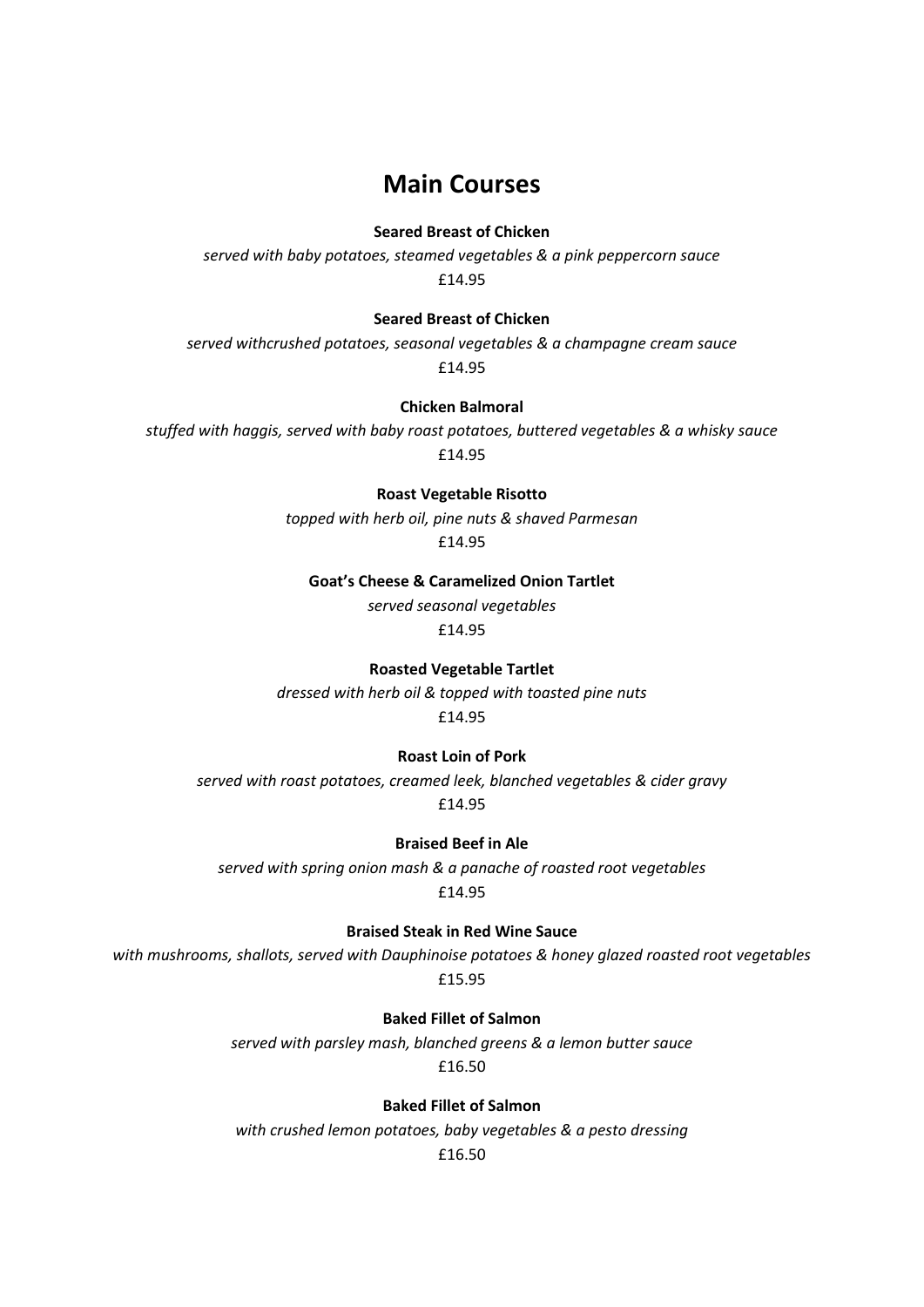#### **Baked Fillet of Salmon**

*with a Parma ham wrap served on a bed of saffron risotto* £16.50

#### **Pan Seared fillet of Hake with Romesco Sauce**

*on a bed of chargrilled vegetables* £16.95

### **Pan Seared Fillet of Sea Bream**

*with beetroot mash, roast onion puree, wilted greens & a horseradish dressing* £17.95

### **Roast Sirloin of Beef**

*served with Yorkshire pudding, roast potatoes, buttered vegetables & a red wine jus* £18.95

### **Roasted Monkfish on a Bed of Chorizo Mash**

*with blanched baby vegetables & a saffron cream sauce*  £18.95

#### **Honey Glazed Loin of Lamb**

*served with Dauphinoise potatoes, pea puree, a selection of blanched greens & a rosemary jus*  £19.50

**Roast Fillet of Beef** 

*with fondant potatoes, celeriac puree, chargrilled vegetables and a red wine & shallot jus*  £21.95

#### **Seared Fillet of Beef**

*served on a bed of wild mushroom risotto dressed with truffle oil* 

£21.95

**Fillet of Beef Wellington** 

*with Dauphinoise potatoes, roasted root vegetables & red wine sauce* £22.95

**Roast Loin of Venison** 

*served with skirlie potatoes, honey glazed root vegetables and a port & redcurrant jus*  £24.95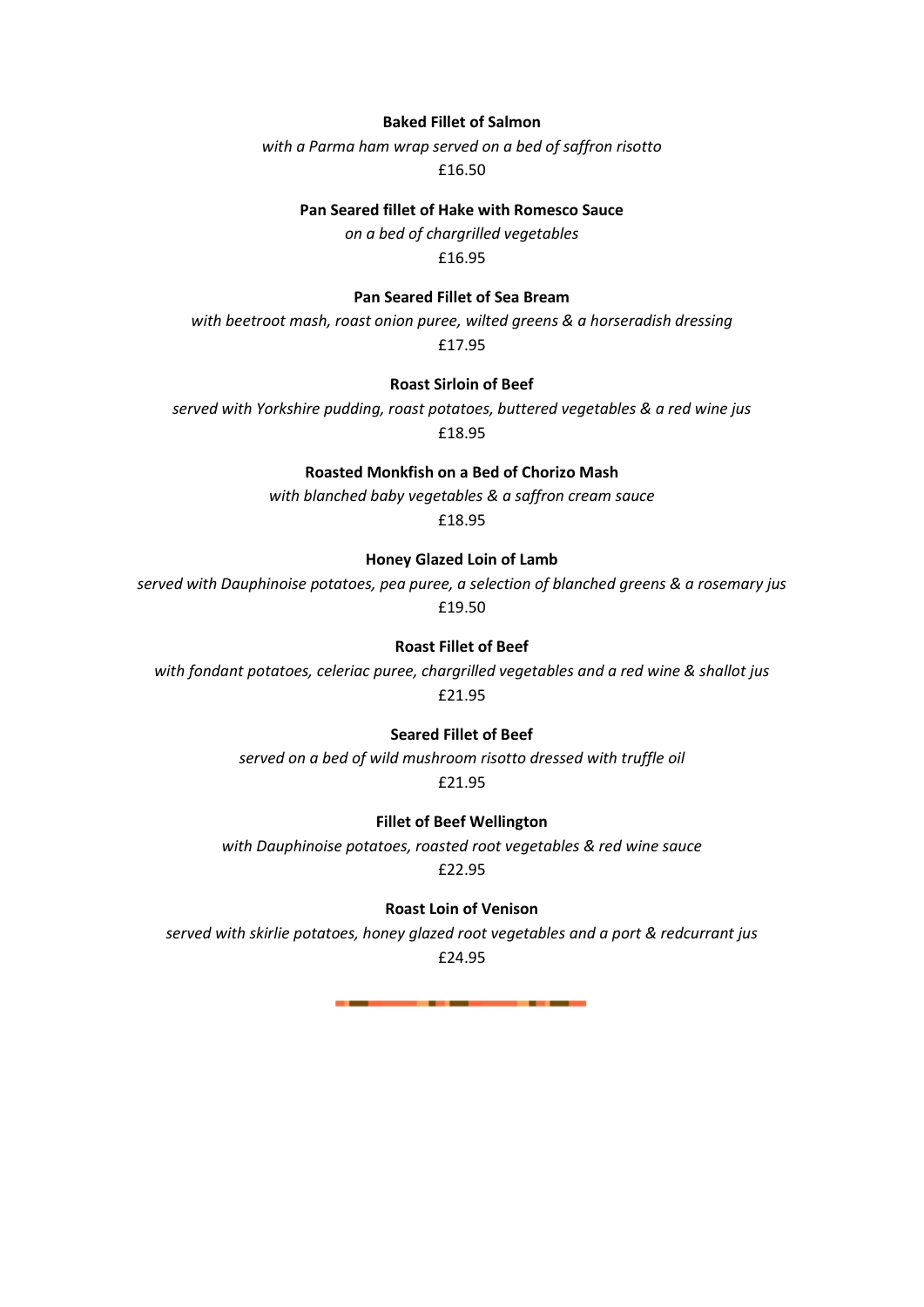## **Desserts**

#### **Profiteroles**

*with white & dark chocolate sauce* £5.95

#### **Baked Lemon Tarte**

*served with raspberry coulis* £5.95

### **Vanilla Cheesecake**

*served with strawberry coulis* £5.95

#### **White Chocolate Cheesecake**

*with raspberries & red berry coulis* £5.95

### **Dark Chocolate Tarte**

*dusted with icing sugar & served with clotted cream* £5.95

**Glazed Apricot Tartlet**  *served with crème fraiche & red berry coulis* £6.95

> **Pear & Almond Tarte**  *served warm with crème Anglaise* £6.95

#### **Individual Rhubard Crumble**

*served with Arran ice cream* £6.95

#### **Whisky & Orange Bread & Butter Pudding**

*served warm with Glayva custard* £7.95

**Raspberry Crème Brulee** 

*served with homemade shortbread* £7.95

> **Vanilla Pannacotta**  *with raspberry compote* £7.95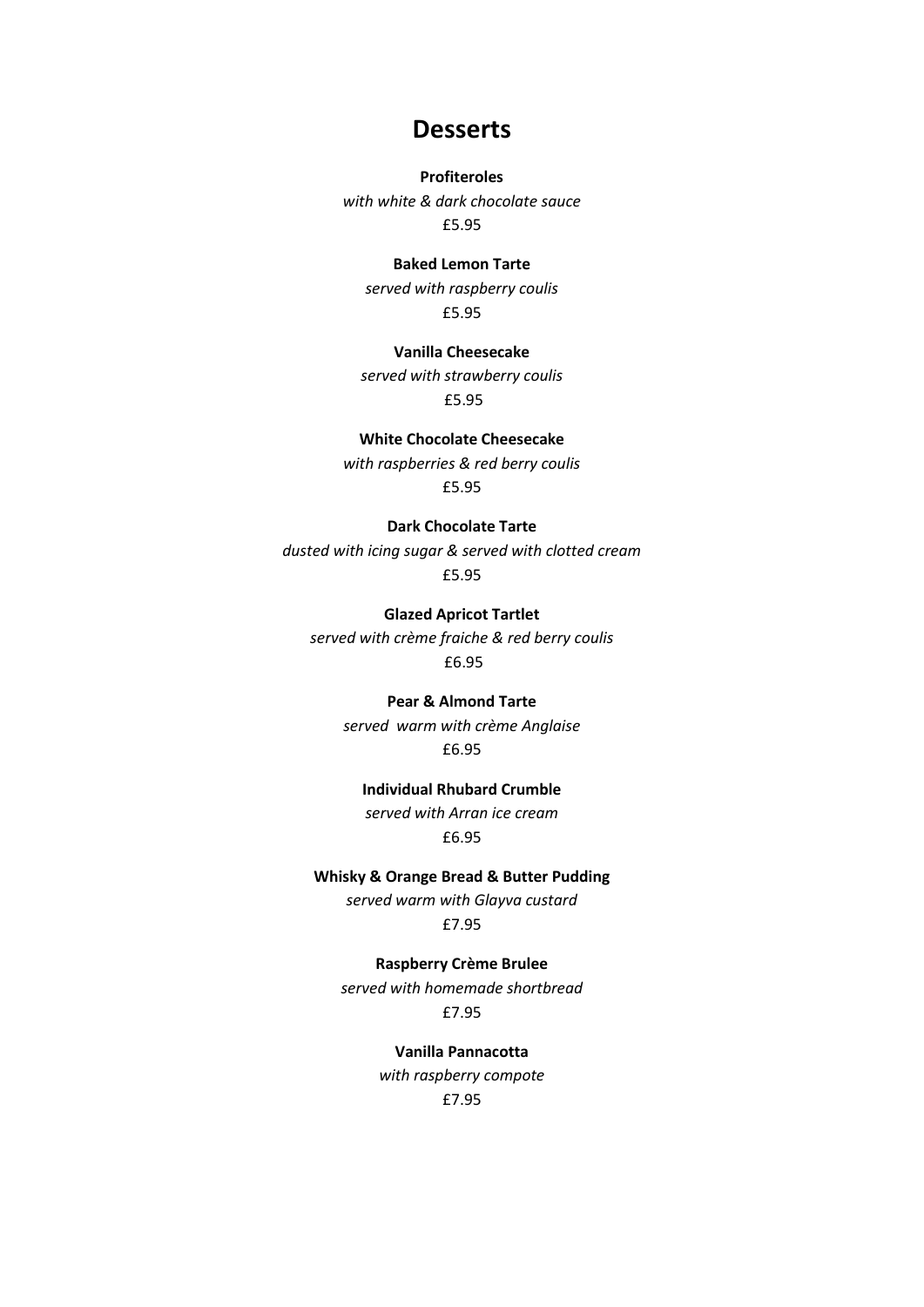**Iced Cranachan Parfait** 

*served with fruit compote* £9.95

**Dark Chocolate & Orange Marquise** 

*served with vanilla cream* £9.95

# **Cheeseboard**

### **Scottish Cheese Platter**

*served with biscuits, oatcakes & a selection of chutneys* £6.50

**Organic Scottish Cheese Platter** 

*served with biscuits, oatcakes & chutneys* £8.95

# **Coffee & Tea**

**Fresh Coffee & Tea**  served with tablet £2.00

**Fresh Coffee & Tea**  served with Belgian chocolates £2.25

> **Fresh Coffee & Tea**  served with petit fours £2.95

# **Inclusive Items/ Services**

- Chefs & uniformed waiting staff
- Hire of crockery/ cutlery
- Hire of all service equipment/ utensils
- Pre-wedding site/ venue visit
- Delivery & uplift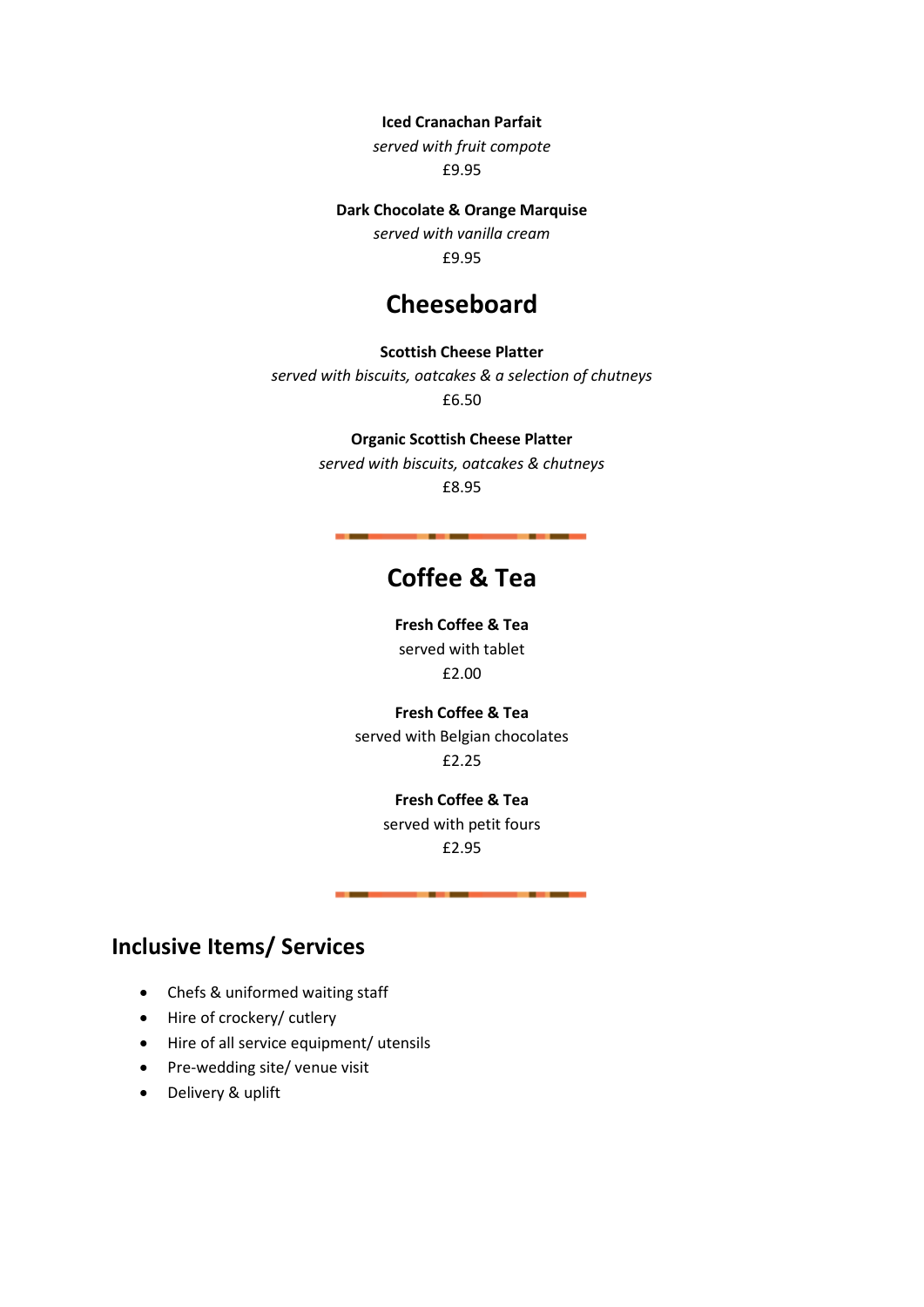# **Hire Table Linen**

- White Linen tablecloths are available to hire at a cost of £7.50 per cloth 8ft long cloth, £8.50 - square cloth to fit 5-6ft round table or £10.50 – round cloth to fit 5-6ft round table.
- White linen napkins are available to hire at a cost of 95p per item.
- Table linen is also available in a variety of colours with a surcharge of £1.50 per cloth & 25p per napkin. Please call to check for availability.
- Table runner cloths are also available in a variety of colours. Please call to check for availability.
- Chair-covers with ribbon ties are available to hire at a cost of £3.90 per item

# **Booking Info/ Payment Terms**

- All prices quoted are based on minimum numbers of 80 guests.
- All prices quoted are exclusive of vat @ 20%.
- Final numbers should be confirmed no later than 28 days prior to your wedding. No reductions in guest numbers will be accepted after this time.
- A 25% deposit will be due on confirmation of order to secure your booking.
- An invoice will be issued on confirmation of final guest numbers. Balance payment will be due 14 days prior to your wedding.

# **Evening Buffet Menus**

### **Evening Menu (1)**

**Platters of Freshly Cut Sandwiches** vegetarian fillings included

> **Sausage Rolls**  served hot

**Quiche Wedges**  served hot

Per person £5.00

**Evening Menu (2)**

**Hot Rolls with Bacon** 

**Hot Rolls with Sausage**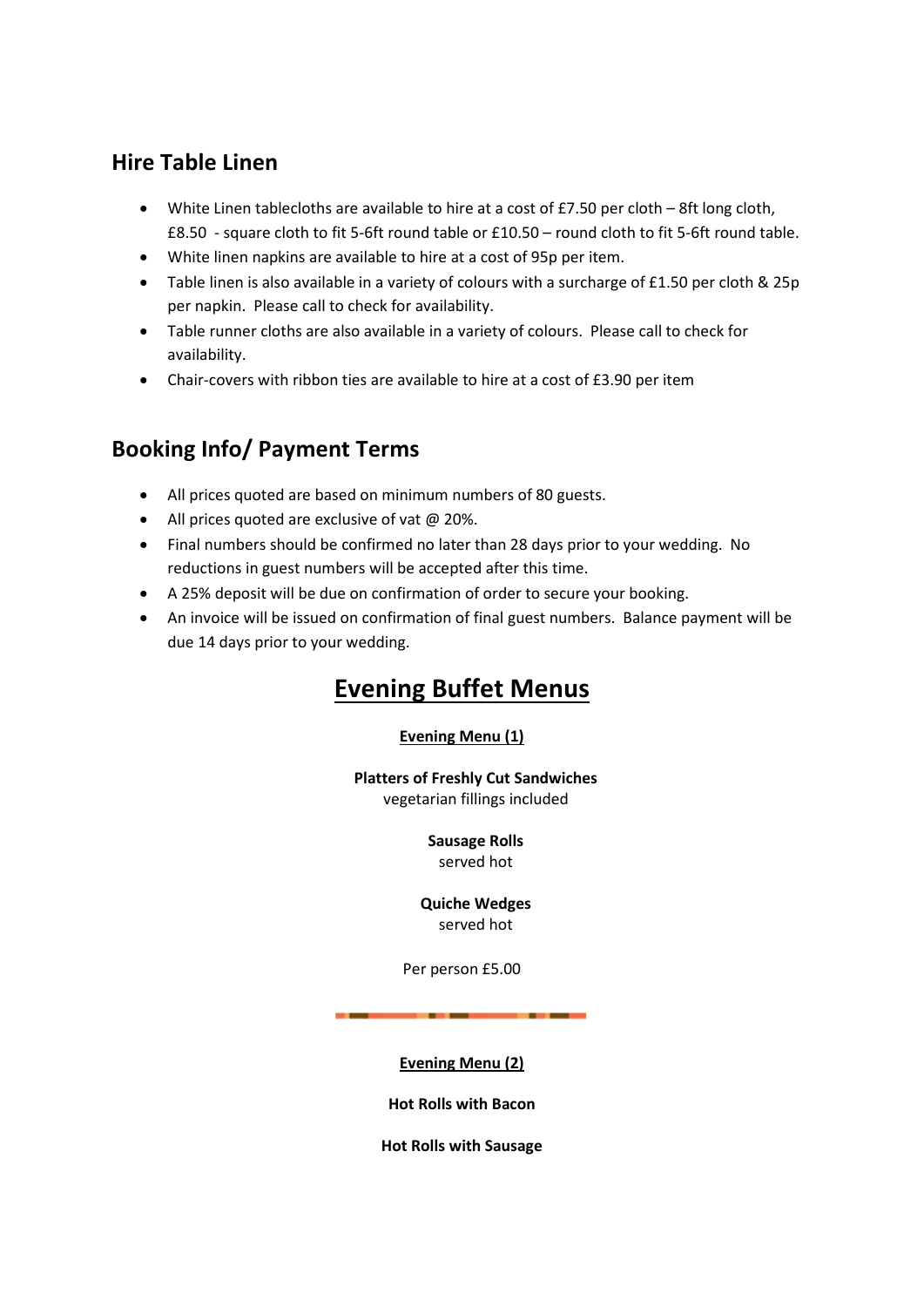#### **Tattie Scones**

Per Person £5.25

#### **Evening Menu (3)**

**Platters of Freshly Cut Sandwiches**  vegetarian fillings included

**Carrot & Coriander Soup** 

**Tomato & Basil Soup** 

Per Person £5.95

. . .

**Evening Menu (4)**

**Scotch Pies** 

**Sausage Rolls** 

**French Fries** 

Per Person £5.95

#### **Evening Menu (5)**

**Bangers & Mash**  served with onion gravy

**Haggis, Neeps & Tatties**  served with whisky sauce

Per Person £6.50

**Evening Menu (7)**

**Platter of Scottish Cheese**  served with biscuits, oatcakes, fresh fruit & a selection of chutneys

Per Person £6.95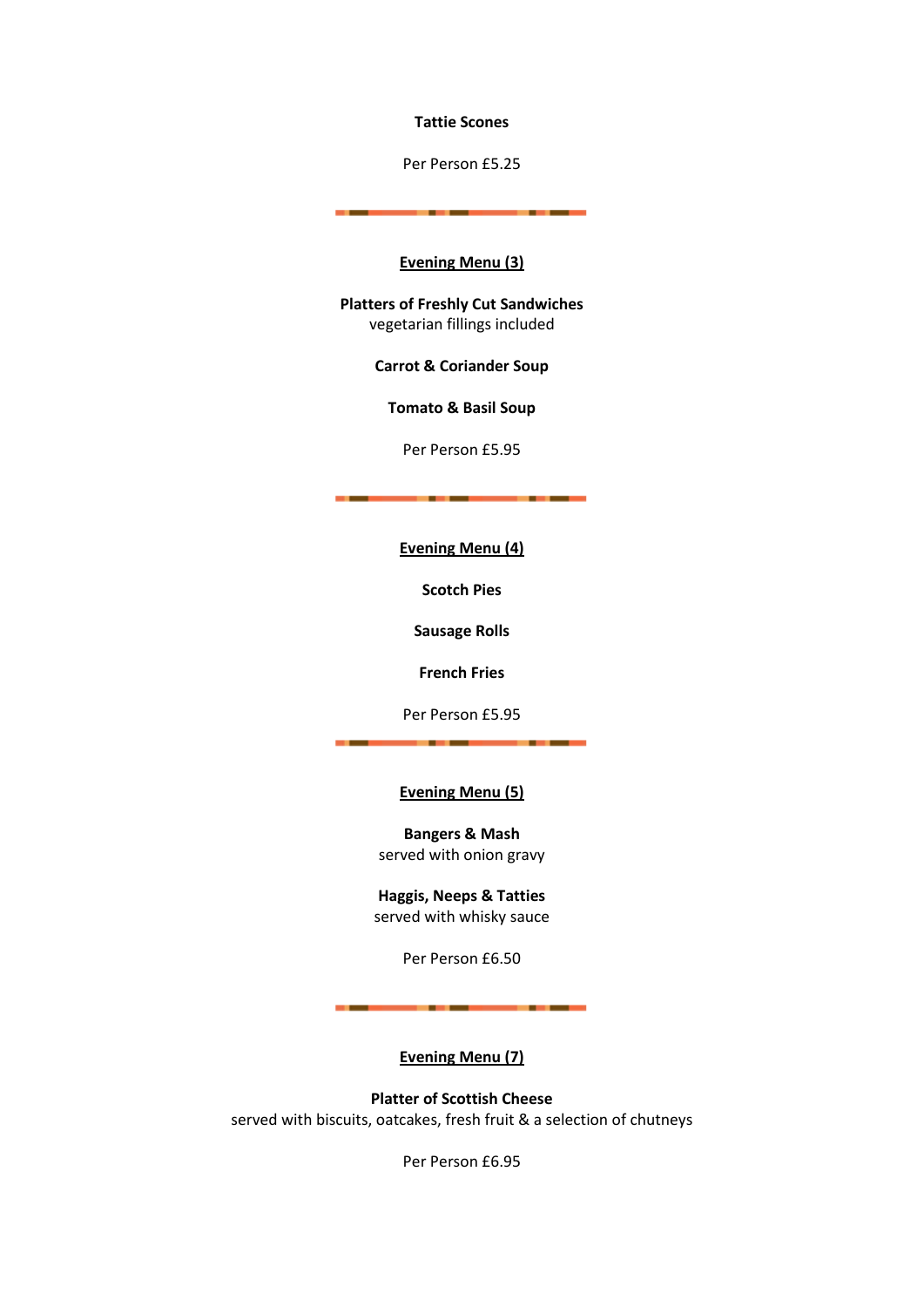#### **Evening Menu (8)**

**Beef Burgers**  served with tomato relish

**Hot Dogs**  served with English mustard

**Fried Onions** 

**Mixed Salad Bowl** 

**Selection of Buns & Rolls** 

Per Person £7.95

#### **Evening Menu (9)**

**Cumberland Dogs in Buns**  served with tomato chutney

**Venison Dogs in Buns**  served with horseradish sauce

**Chorizo Dogs in Buns**  served with garlic & herb mayo

**Pork & Leek Dogs in Buns**  served with tomato relish

### **Fried Onions**

Per Person £8.75

**Evening Menu (10)**

**Chicken Tikka Skewers** 

**Vegetable Samosa**  served hot

**Ginger & Lime Spiced King Prawn Skewers**